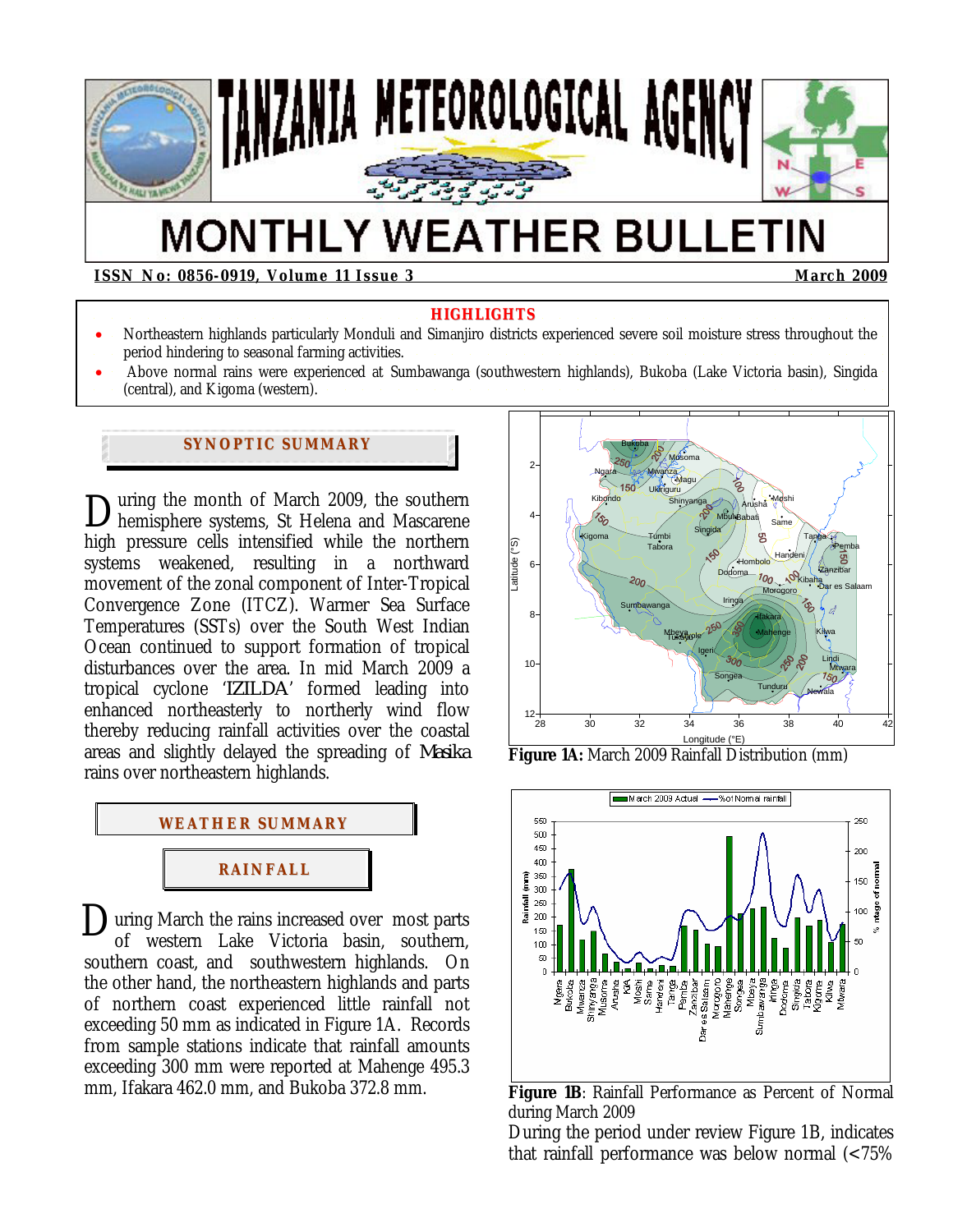normal) over stations in the northern coast (Morogoro, Dar es Salaam, Tanga, and Handeni), northeastern highlands (Same, Moshi, KIA and Arusha), eastern and southern Lake Victoria basin (Musoma, Shinyanga and Mwanza), southern coast (Kilwa) and parts of central (Dodoma including northern Iringa). Above normal (>125% normal) rains were experienced at Sumbawanga (southwestern highlands), Bukoba (Lake Victoria basin), Singida (central), and Kigoma (western).

#### **MEAN AIR TEMPERATURE**

 $\sum$  uring the month warm temperatures were<br>experienced over the eastern sector of the experienced over the eastern sector of the country as indicated in Figure 2A. The mean maximum temperature ranged between just above 33 ºC and below 22 ºC as indicated in Figure 2A. The highest mean maximum temperature recorded during the month was about 35 °C at KIA and Moshi with an absolute highest maximum of about 35.0 °C during the second and third dekads of the month. The lowest mean maximum temperature was about 20.2 °C over Igeri (southern Iringa) in the southwestern highlands.



 **Figure 2A**: March 2009 Mean Maximum Temperature (°C)

The mean minimum air temperature ranged from just below 14 ºC to slightly above 24 ºC as shown as shown in Figure 2B. The lowest value of the mean minimum temperature of about 13.2 °C was recorded at Igeri, while the highest values of about 25°C were observed at Tanga and Kilwa over the coastal belt. An absolute minimum temperature of about 10.1 °C was also recorded at Igeri during the third dekad of the month.



**Figure 2B:** March 2009 Mean Minimum Temperature  $(^{\circ}C)$ 

#### **MEAN SUNSHINE HOURS**

unshine duration across the country during March Sunshine duration across the country during March<br>
indicates that the mean bright sunshine hours ranged from about 6 hrs/day over southwestern highlands and western Lake Victoria basin to more than 9 hrs/day over northeastern highlands areas of the country as shown in Figure 3.



Rainy and cloudy conditions shortened bright sunshine durations to less than 6 hrs/day over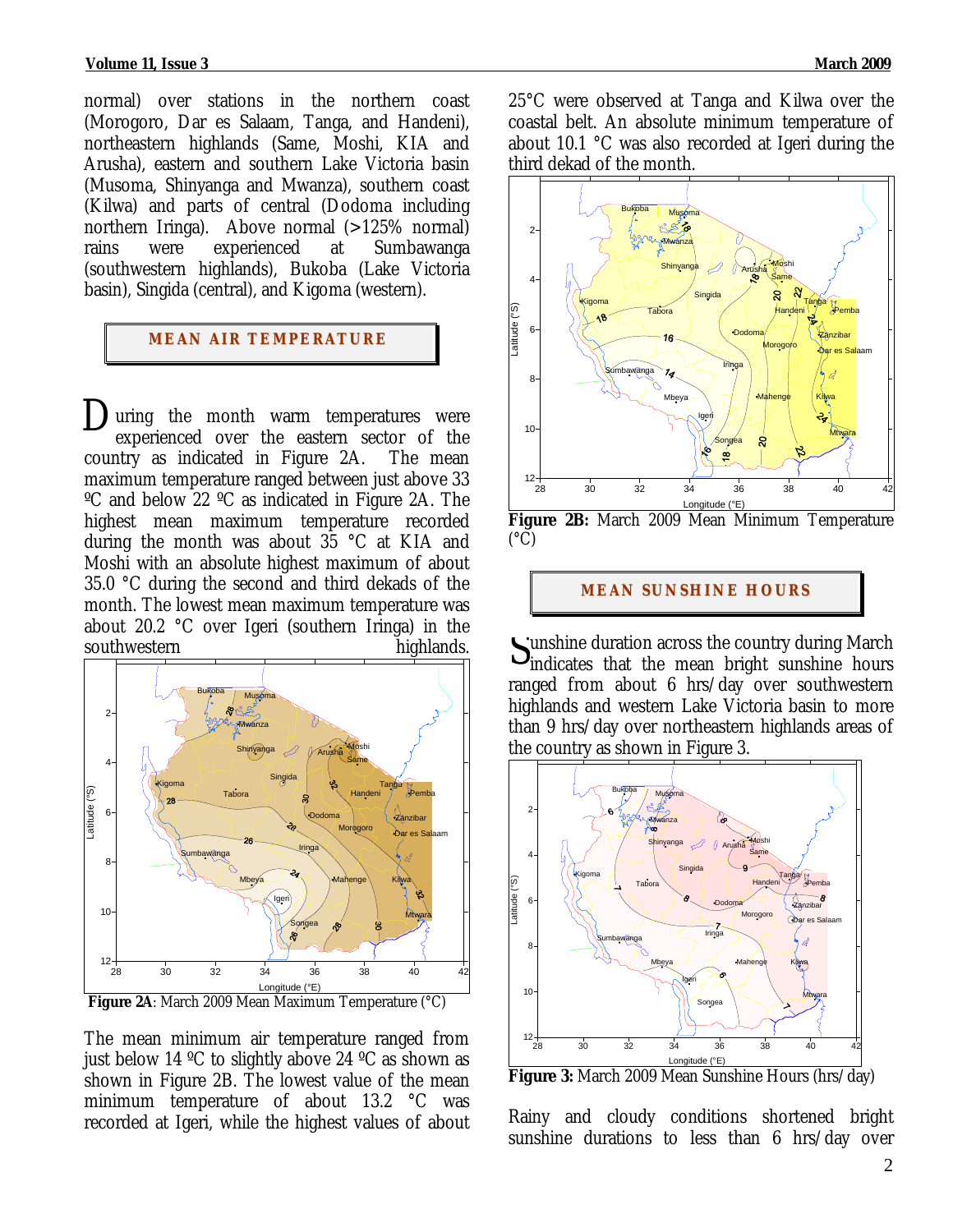southwestern highlands and parts of western Lake Victoria basin.

# **MEAN WI ND SPEED**

uring the period mean wind speeds across the During the period mean wind speeds across the country ranged between about 2 to 12 km/hr as indicated in Figure 4. Some parts of northeastern highlands experienced windy conditions that exceeded 12 km/hr. Low wind speeds of below 2 km/hr were recorded over Songea, Sumbawanga, Shinyanga, and Moshi as shown in Figure 4. Dryness and windy conditions experienced over northeastern highlands increased occurrences of higher evaporation rates*.*



**Figure 4:** March 2009 Mean wind speed (km/hr)

#### **SATELLITE I NFORMATION**

ean vegetation condition during the month of Mean vegetation condition during the month of<br>March is indicated in Figure 5 in a NOAA satellite imagery, depicting the Normalized Difference Vegetation Index (NDVI). Some areas over northeastern highlands (Arusha and Manyara regions) were indicating poor vegetation condition depicted by low to very low vegetation indices. However, vegetation condition over much of the country was generally good. Thus, pasture supply for livestock and wildlife in the country was at satisfactory level during the month except over Arusha and Manyara regions where poor soil

moisture has negatively affected pasture supply.



**Figure 5:** Vegetation condition for the period of 21-31st, March, 2009

#### **AGROMETEOROLOGICAL SUMMARY**

uring the month of March soil moisture supply During the month of March soil moisture supply<br>Slightly increased over some parts of bimodal areas in the northern coast, east and south of Lake Victoria basin as well as northeastern highlands mainly towards the end of the month enhancing planting activities for the anticipated *Masika*  cropping season due by this time. Other areas of Lake Victoria basin particularly (Musoma and Magu districts) initially experienced poor soil moisture supply which in late March regained, while over northeastern highlands particularly Monduli and Simanjiro districts experienced severe soil moisture stress throughout the period hindering seasonal farming activities. Over unimodal areas crops in the fields were progressing well following adequate soil moisture supply. Over these areas crop stages were ranging between flowering to full ripeness, except for the delayed and replanted crops over parts of southern coast (Lindi and Mtwara regions) which were at early vegetative stages. Short sunshine durations and heavy rains negatively affect beans during pod formation.

Market supply for cassava over several areas of the country were still at low levels, while pastures and water availability for livestock and wildlife was at a